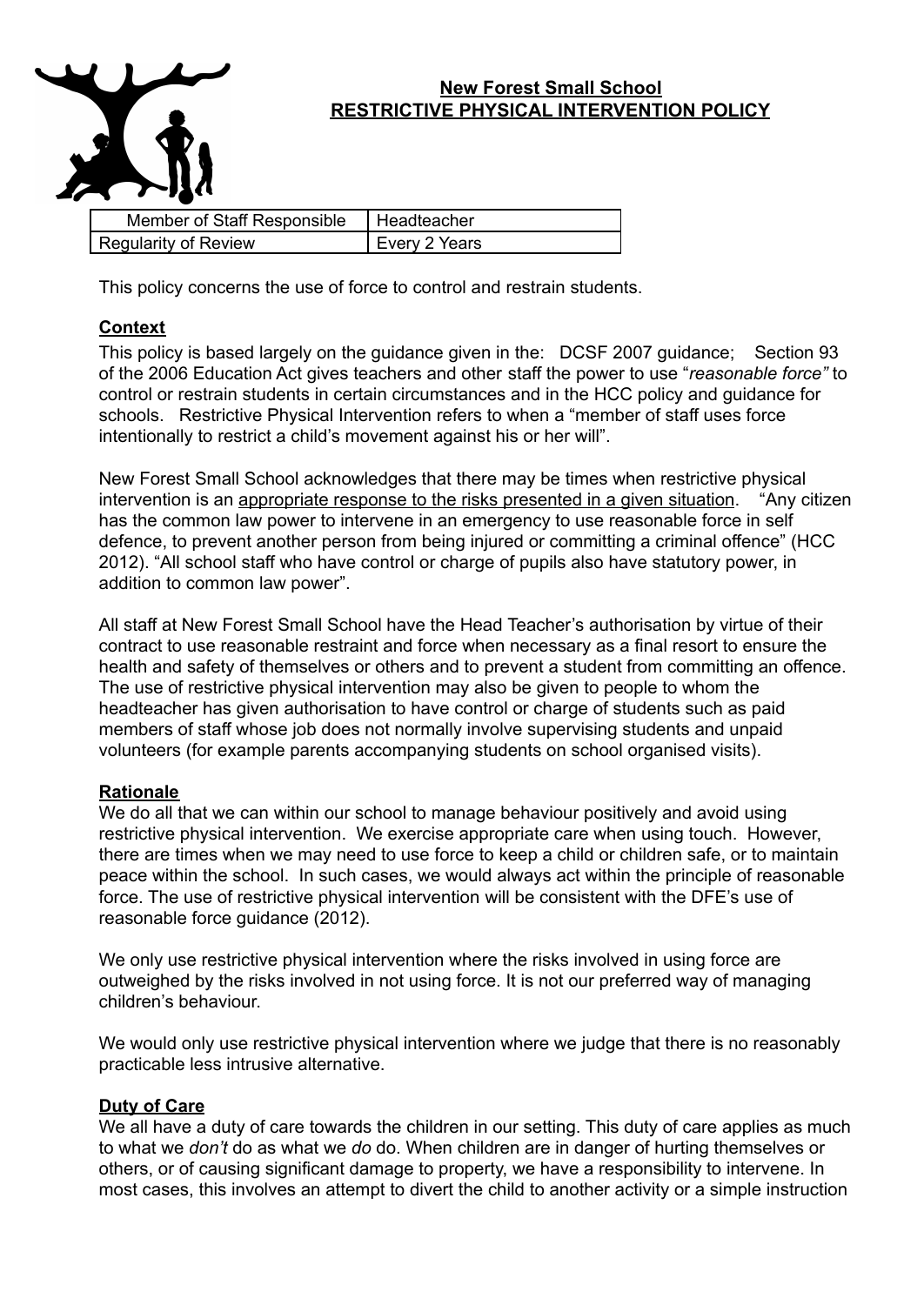to "Stop!" along with a warning of what might happen next. However, if we judge that it is necessary, we may use restrictive physical intervention.

The use if restrictive physical intervention may be justified where a student is:

- 1. Committing an offence (or, for a student under the age of criminal responsibility, what would be an offence for an older child)
- 2. Causing personal injury to, or damage to the property of, any person (including the student themselves); or
- 3. Prejudicing the maintenance of peace and discipline at the school or among any students receiving education at the school; whether during a teaching session or otherwise.

## *AIMS*

- 1. To ensure consistency and appropriateness of response on the very rare occasions when restraining becomes necessary. The intervention must be reasonable and proportionate in relation to the situation.
- 2. To achieve protection for students and for any colleagues who may have to use restraint and to prevent damage to property.

# **GUIDELINES/PRACTICE**

- 1. The policy applies to teaching and non-teaching staff.
- 2. Physical force should only ever be used as a very last resort and then only in the circumstances described in this policy.
- 3. When we need to use restrictive physical intervention, we use it within the principle of reasonable force. This means using an amount of force in proportion to the circumstances. We use as little force as is necessary in order to maintain safety, and we use this for a short a period as possible.
- 4. Reasonable force might be appropriate in the following circumstances:
	- (a) Where action is necessary in self-defence.
	- (b) Where there is an imminent or developing risk of injury.
	- (c) Where there is a risk of significant damage to property.

Examples of situations that fall into these categories are:

- a student attacks a member of staff, or another student;
- students are fighting:
- a student is engaged in, or is on the verge of committing, deliberate damage or vandalism to property;
- a student is causing, or at risk of causing, injury or damage by rough play, or by misuse of dangerous materials or objects.
- a student is running in a corridor or on a stairway in a way in which he or she might cause accident or injury.
- a student should not be restrained or prevented from leaving a classroom or area unless they are a physical threat to themselves or others.
- Our duty of care means that we might use a restrictive physical intervention if a child is trying to leave our site and we judged that they would be at unacceptable risk to the safety of themselves or others. This duty of care also extends beyond our site boundaries: there may also be situations where we need to use restrictive physical intervention when we have control or charge of children offsite (e.g. on trips).
- We never use restrictive physical intervention out of anger or as a punishment.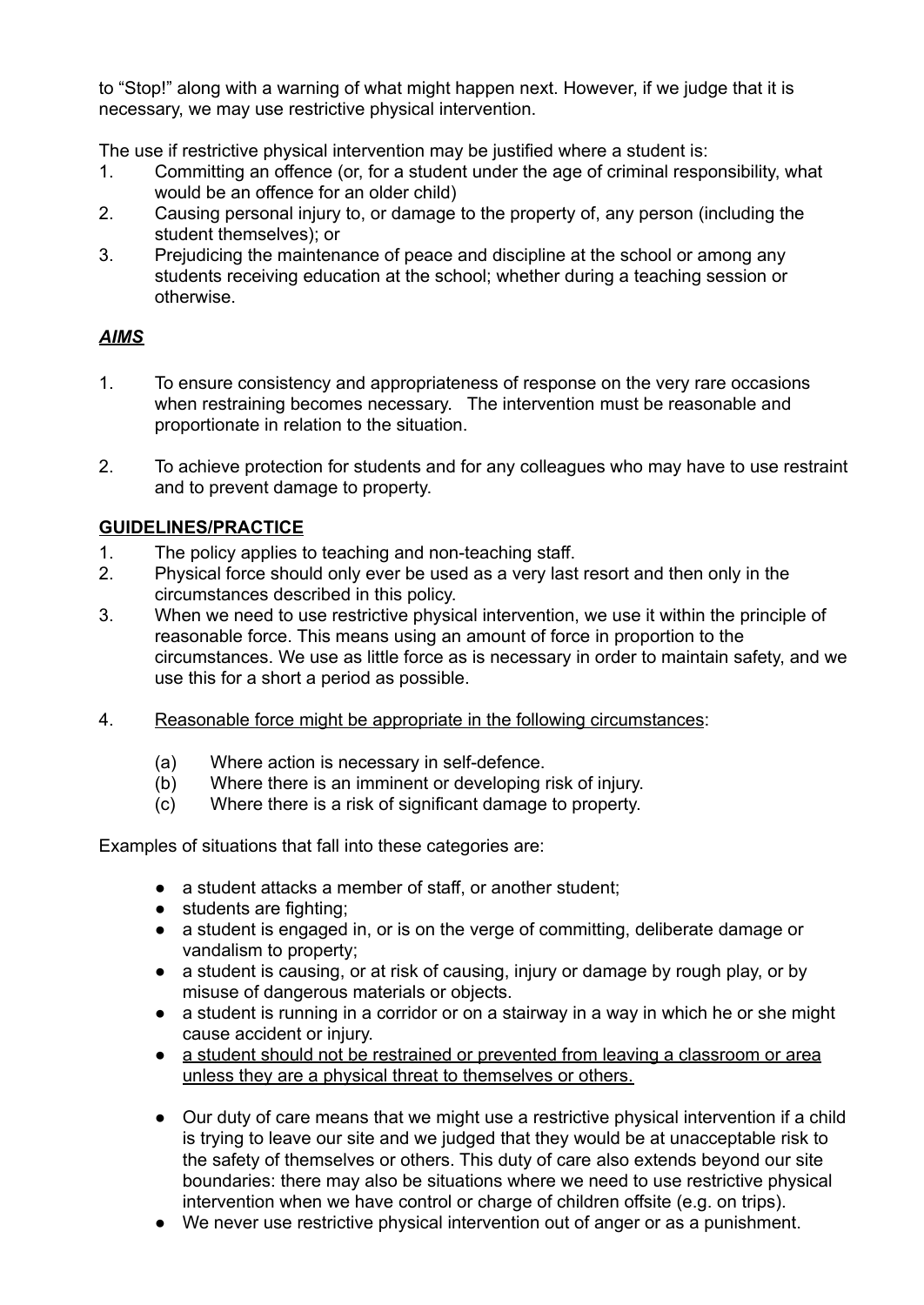- 5. The degree of force used should always be the minimum needed to achieve the desired result.
- 6. Before intervening physically a member of staff should, wherever possible, tell the student who is misbehaving to stop, and what will happen if he or she does not. The member of staff should continue attempting to communicate with the student throughout the incident.
- 7. Physical intervention can take several forms. It might involve staff:
	- physically interposing between students;
	- blocking a student's path;
	- holding;
	- pushing;
	- pulling;
	- leading a student by the hand or arm;
	- shepherding a student away by placing a hand in the centre of the back; or,
	- (in extreme circumstances) using more restrictive holds.
- 8. Staff should avoid the following forms of physical restraint:
	- holding a student around the neck, or by the collar, or in any other way that might restrict the student's ability to breathe;
	- slapping, punching or kicking a student;
	- twisting or forcing limbs against a joint;
	- $\bullet$  tripping a student;
	- holding or pulling a student by the hair or ear;
	- holding a student face down on the ground.

The above actions under section 8 are considered inappropriate.

9. Physical intervention should never be used as a substitute for good behaviour management.

#### **REPORTING AND RECORDING AN INCIDENT**

- 1. Any incident involving the use of force by a member of staff should be immediately reported to the Head Teachers and must be recorded on an Incident Form.
- 2. All such incidents must be formally recorded by staff as soon as possible after the event. Information would normally include: date/time, nature of episode, witness details, action taken, name(s) of staff involved and any other details considered relevant.
- 3. Students who have been restrained are entitled to record their views when they have calmed down.
- 4. The school will provide support and counseling for staff who wish to receive support.
- 5. It will normally be our policy to inform parents of any incident of this kind on the same day as the incident, preferably by telephone immediately and certainly before the student arrives home. This must be done by the Head Teacher/s. Parents will be encouraged to discuss on-going concerns with the Head and if necessary to use the school's complaint procedure.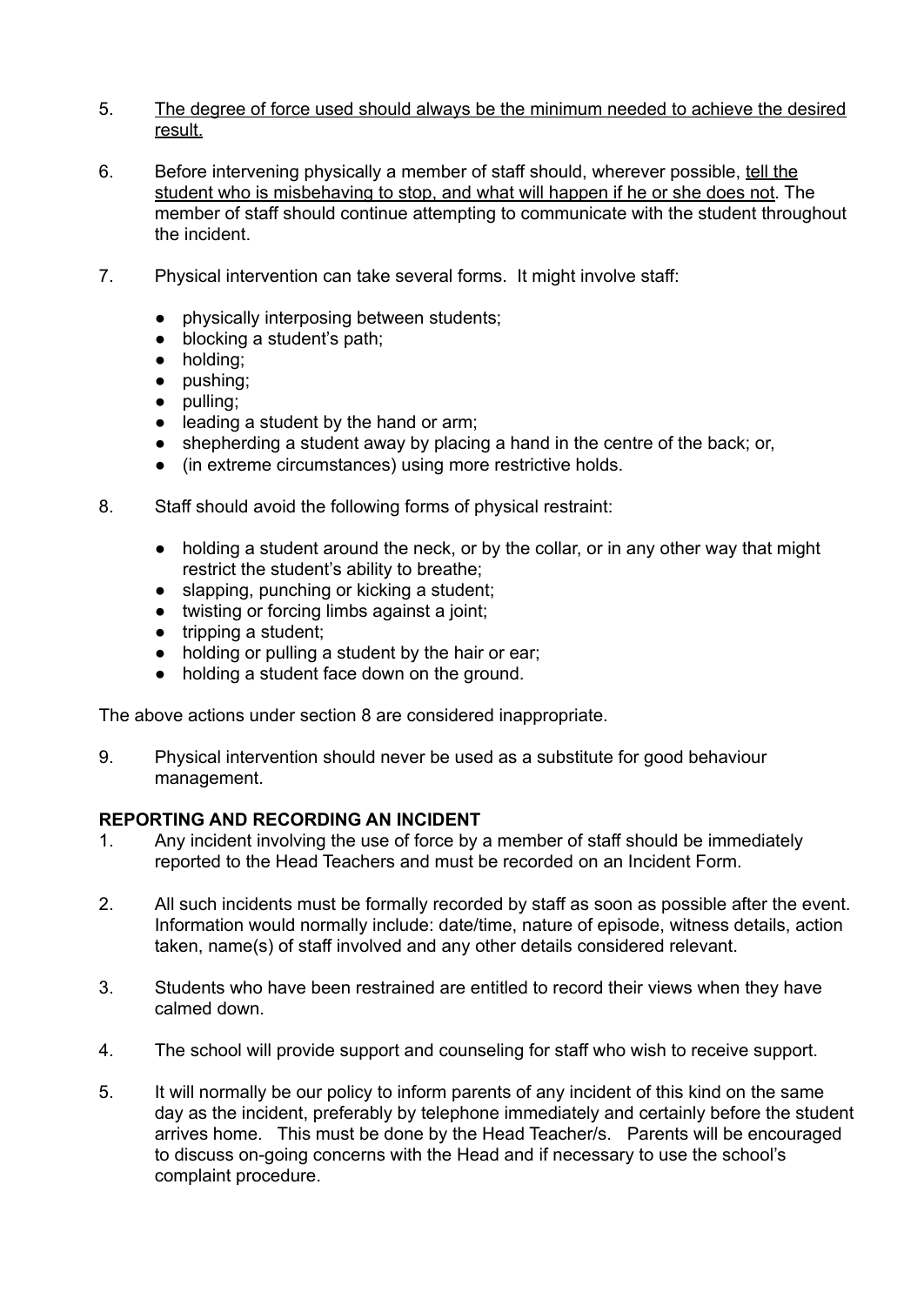- 6. The Police will be informed at the Head's discretion and if deemed necessary or any injury has taken place.
- **FUTURE ACTIONS**. Where an individual child has demonstrated challenging aggressive behaviour, an individual behaviour plan/contract will be written and a challenging behaviour risk assessment completed and circulated to all their class teachers.

B. The Head Teacher/s are responsible for reviewing the records on a termly basis, and more often if the need arises, so that appropriate action can be taken.

#### **MONITORING**

We monitor the use of physical intervention in our school. This policy will be reinforced to staff annually, preferably on the first day of the autumn term and to all new staff as part of their induction.

## **Concerns and Complaints**

The use of restrictive physical intervention is distressing to all involved and can lead to concerns, allegations or complaints of inappropriate or excessive use. In particular, a child might complain about the use of restrictive physical intervention in the heat of the moment but on further reflection might better understand why it happened. In other situations, further reflection might lead the child to feel strongly that the use of restrictive physical intervention was inappropriate. This is why we are careful to ensure all children have a chance to review the incident after they have calmed down.

If a child or parent has a concern about the way restrictive physical intervention has been used, our school's complaint policy explains how to take the matter further and how long we will take to respond to these concerns.

Where there is an allegation of assault or abusive behaviour, we ensure that the Head Teacher/s are immediately informed. We would also follow our child protection procedures.

If parents/carers are not satisfied with the way the complaint has been handled, they have the right to take the matter further as set out in the complaints policy.

#### *CONCLUSION*

If staff are aware of the restraint policy, that in itself should help to make such occurrences even more rare.

#### **Link Policies:**

Behaviour Policy Safeguarding/Child Protection Policy Complaints Policy

## **Appendix One: Summary guidance for staff on the use of Physical Intervention**

#### **Introduction**

This guidance for staff is a summary of our school's detailed policy on the use of physical intervention. Where staff are in any doubt about the use of physical intervention, they should refer to the full policy.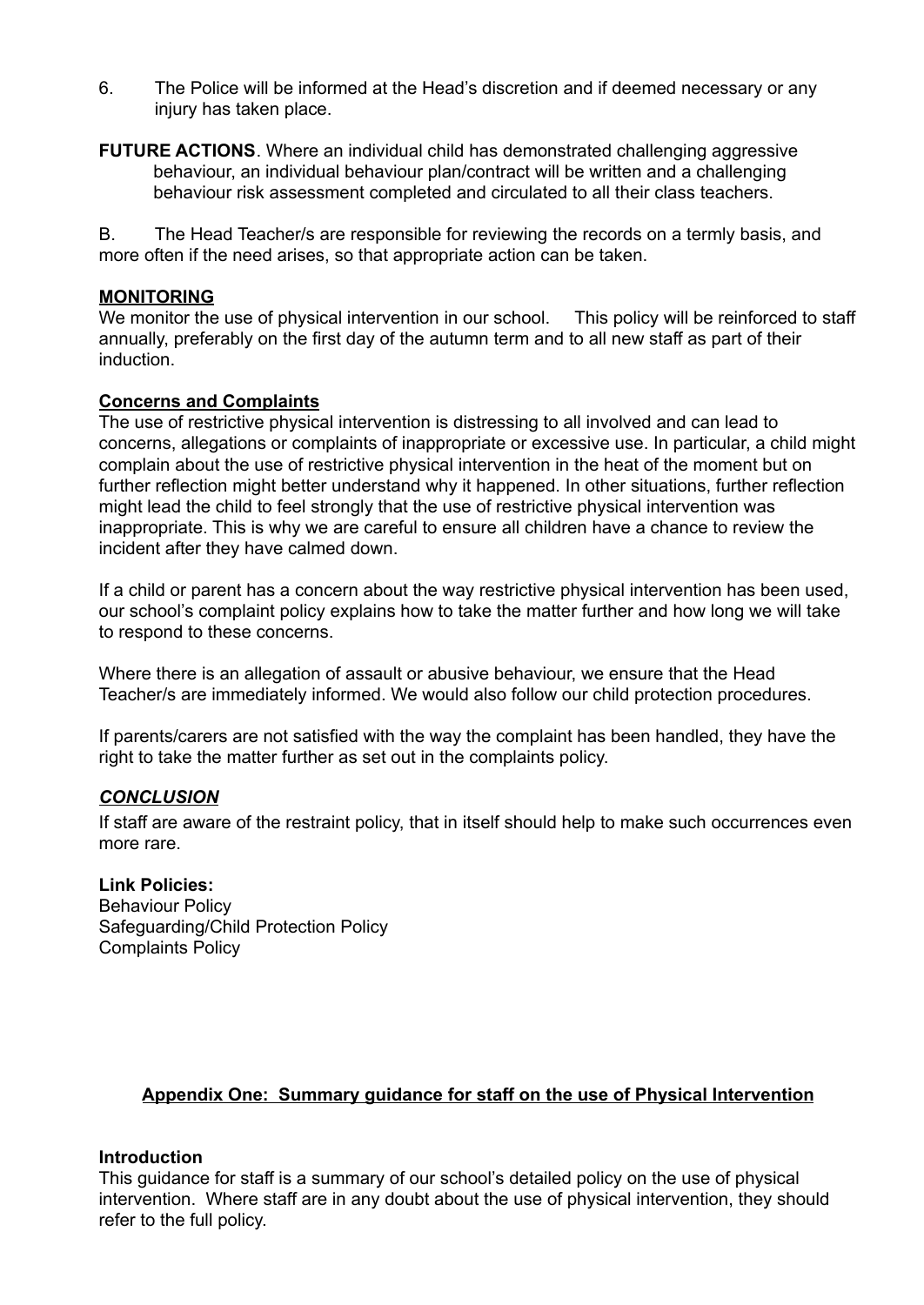This summary guidance refers to the use of restrictive physical intervention (restraint) which we define as "when a member of staff uses force intentionally to restrict a child's movement against his or her will". Staff should not feel inhibited from providing physical intervention under other circumstances, such as providing physical support or emotional comfort where such support is professionally appropriate. The use of such support must be consistent with our Child Protection policy.

## **Who can restrain? Under what circumstances can restraint be used?**

Everyone has the right to use reasonable force to prevent actual or potential injury to people or damage to property (Common law power). Injury to people can include situations where a child's behaviour is putting him or herself at risk. In all situations, staff should always aim to use a less intrusive technique (such as issuing direct instructions, clearing the space of danger or seeking additional support) unless they judge that using such technique is likely to make the situation worse.

Teachers and other authorised staff (see full policy for more details about this) may also use reasonable force where a child's behaviour is prejudicial to the maintenance of good order. Staff should be very cautious about using restrictive physical intervention under such circumstances. (Statutory law power).

Statutory power – Section 93 of the Education and Inspections Act 2006 enables staff under statutory power to use such force as is reasonable and proportionate to prevent a student from doing or continuing to do any of the following –

- a) committing an offence (or, for a student under the age of criminal responsibility, what would be an offence for an older student).
- b) Causing personal injury to, or damage to the property of, any person (including the student himself) **and**
	- c) prejudicing the maintenance of good order and discipline at the school or among any students receiving education at the school, whether during a teaching session or otherwise).

Restraint should never be used as a substitute for good behaviour management, or in an angry, frustrated, threatening or punishing manner.

#### **Students should only be restrained from leaving a room where there is a serious risk of harming and themselves or others. They should not be physically prevented from leaving a room in other circumstances.**

Although all staff have a duty to care to take appropriate steps in a dangerous situation, this does not mean that they have to use restraint if they judge that their attempts to do so are likely to escalate the situation. They may instead issue a direction to stop, call for additional assistance or take appropriate action to make the environment as safe as possible (e.g. by clearing the room of children).

Where it is anticipated that a specific student's behaviour makes it likely that they may be restrained, a risk assessment and intervention plan should be developed and implemented.

#### **What type of restraint can be used?**

Any use of physical force should be consistent with the principle of reasonable force. This means it needs to be in proportion to the risks of the situation, and that as little force is used as possible, for as short a period of time, in order to restore safety. Staff should:

*Before physical contact:*